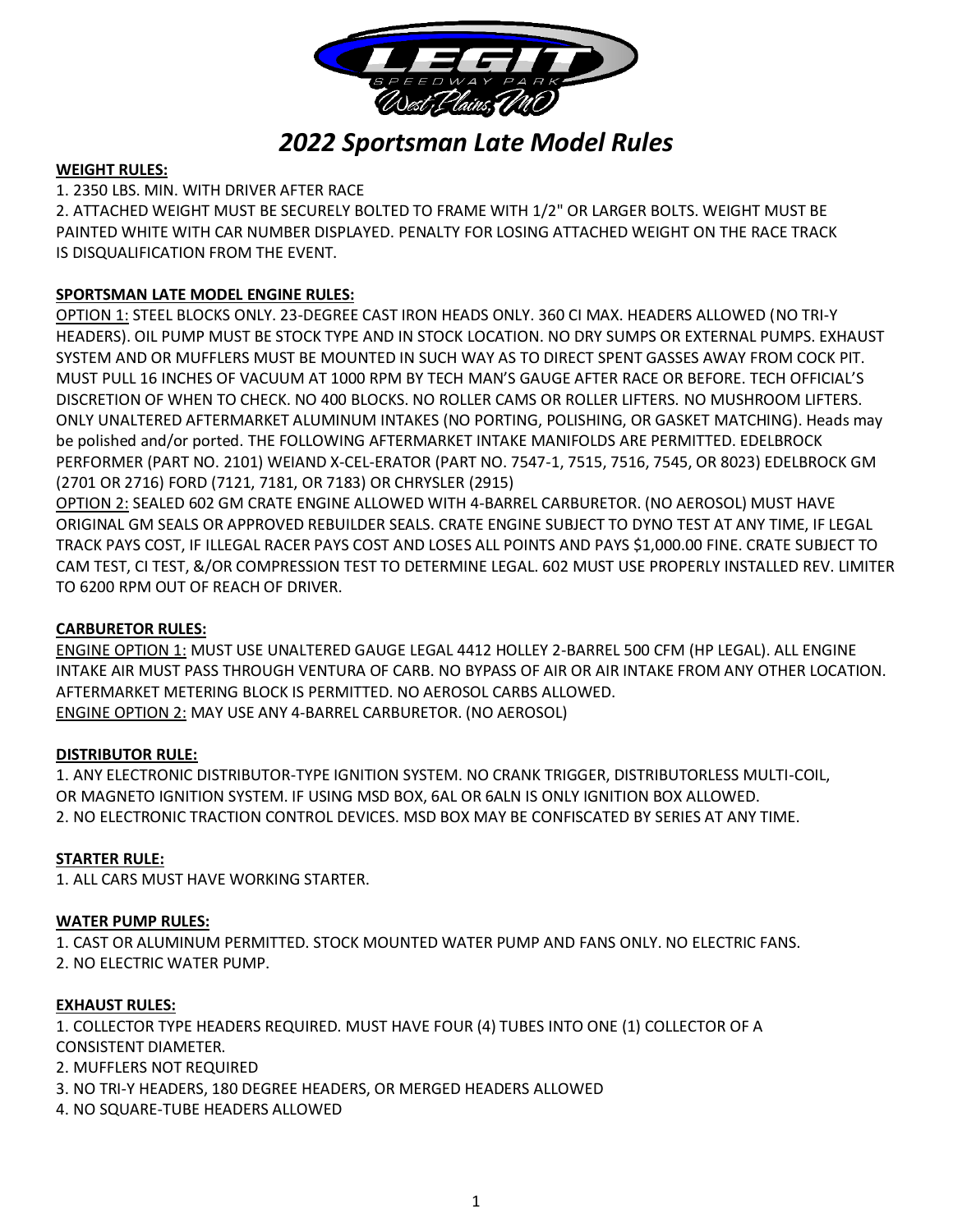# **FUEL - FUEL CELL - FUEL PUMP RULES:**

1. AN APPROVED FUEL CELL (32 GALLON MAXIMUM) MUST BE SECURELY MOUNTED IN THE TRUNK AREA OF THE CAR, INSIDE A .20 GAUGE METAL BOX SUPPORTED BY A MINIMUM OF TWO 2" BY 1/8" STEEL STRAPS. 2. ALL FUEL CELLS MUST BE COMPLETELY VISIBLE FROM REAR OF CAR.

3. GASOLINE OR RACING GAS ONLY! NO METHANOL OR ALCOHOL. NO NITROUS OXIDE. NO PROPYLENE OXIDE. NO NITROETHANE. NO MTBE. NO HYDRAZINE. NO ETHYL HEXANOL. NO E-85. FUEL'S SPECIFIC GRAVITY NOT TO EXCEED .744 at 60 DEGREES. FUEL IS SUBJECT TO TESTING ON SITE OR FUEL SAMPLES MAY BE TAKEN AND SENT TO AN INDEPENDENT LAB FOR TESTING. ANY FUEL WITH A SPECIFIC GRAVITY OF .745 OR GREATER WILL BE DISQUALIFIED. IT IS THE RACER'S RESPONSIBILITY TO KNOW WHAT HE/SHE IS PUTTING IN THE FUEL CELL. OFFICIALS RESERVE THE RIGHT TO TAKE FUEL SAMPLES AND SEND THEM TO AN INDEPENDENT LAB FOR TESTING AT ANY TIME. 4. STOCK MOUNT MECHANICAL FUEL PUMP ONLY. NO CAM DRIVEN, NO BELT DRIVEN, OR NO ELECTRIC FUEL PUMPS. REVERSE MOUNT POWER STEERING PUMP OK.

## **ENGINE SETBACK RULE:**

1. ENGINE SETBACK WILL BE 6" FROM CENTER OF TOP BALL JOINT TO THE TIP OF #1 SPARK PLUG WITH A 1-INCH TOLERANCE ON ENGINE SETBACK.

## **BODY RULES:**

1. COMP CAMS SUPER DIRT SERIES BODY RULES APPLY

- 2. NO MIRRORS.
- 3. NO RADIOS.

# **FRAME RULES:**

1. ALL FRAMES MUST BE OF STEEL CONSTRUCTION.

2. SQUARE OR RECTANGULAR FRAME. MUST HAVE A MINIMUM OF 2" BY 2" MATERIAL, .083 WALL THICKNESSES.

3. ROUND TUBE FRAME: TUBING MUST HAVE A MINIMUM OF 1-3/4" OUTSIDE DIAMETER, .083 WALL THICKNESSES.

## **SUSPENSION RULES:**

1. STANDARD LATE MODEL SUSPENSIONS ONLY. NO SPRING LOADED OR SHOCK TYPE 4 BAR RODS. ONLY STANDARD SOLID BAR 4 BAR RODS. NO TORSION BAR FRONT OR REAR SUSPENSION.

2. ONE (1) 5TH COIL OR TORQUE LINK ALLOWED, NOT BOTH. ONE (1) 90/10 ALLOWED WITH TORQUE LINK, MOUNTED CENTER TOP OF REAREND TO FRAME.

3. ONE (1) COIL SPRING PER WHEEL. NO BUMPSTOPS AND NO STACK SPRINGS ON ANY CORNER INCLUDING 5TH COIL. NO PROGRESSIVE SPRINGS. NO SPRING RUBBERS. ONE (1) SHOCK AND ONE (1) SPRING PER CORNER OF CAR. NO TAKE UP SPRINGS ALLOWED. SHOCK "SLEEVE" PROTECTOR ALLOWED TO PROTECT BODY OF SHOCK. NO SLIDERS/COIL OVER ELIMINATORS ALLOWED.

4. CHASSIS BRAKCETS MUST BE FIXED. NO MOVEMENT.

5. NO DATA ACQUISITION DEVICES OF ANY TYPE ALLOWED.

6.DROOP RULE WILL APPLY. 50" WITH A 1" TOLERANCE.

# **SHOCK RULE:**

1. SHOCKS, AT ANY POSITION ON THE RACE CAR, INCLUDING LIFT BAR OR TORQUE ARM SHOCKS, MUST BE CONSTRUCTED OF MAGNETIC STEEL OR ALUMINUM. SHOCKS OF THE "THRU ROD" STYLE ARE NOT PERMITTED. SHOCKS MUST HAVE SYMMETRIC, ONE PIECE BODY. NO BULB SHOCKS. NO ADJUSTABLE SHOCKS. NO REMOTE RESERVOIR OR CANNISTER SHOCKS. NO SCHRADER VALVE SHOCKS. NO PIERCING VALVES. NO

REMOTE ADJUSTMENT OF SHOCKS IS PERMITTED, INCLUDING ELECTRONIC ADJUSTMENT WHETHER HARDWIRED OR WIRELESS. SHOCK/DAMPER DEVICES THAT ARE, OR THAT CAN BE REFERRED TO OR DEFINED AS AN "INERTER" OR REFERRED TO OR DEFINED AS A "J-DAMPER" ARE NOT PERMITTED ANYWHERE ON THE CAR. FRONT 7" SHOCK MUST COLLAPSE AND EXTEND 7". 9" REAR SHOCKS MUST COLLAPSE AND EXTEND 9". 2. ONE (1) SHOCK PER WHEEL ONLY. THIS INCLUDES LEFT REAR.

3. SHOCK CLAIM: \$200 PER SHOCK. CAR CLAIMING SHOCKS MUST FINISH IN TOP 5 AND ON THE LEAD LAP. REFUSAL TO ALLOW SHOCKS TO BE CLAIMED OR CONFISCATED WILL RESULT IN DRIVER LOSING ALL POINTS AND MONEY. 4. OFFICIALS MAY CONFISCATE OR CLAIM SHOCKS AT ANY TIME. IF CONFISCATED AND SHOCKS ARE DEEMED LEGAL,